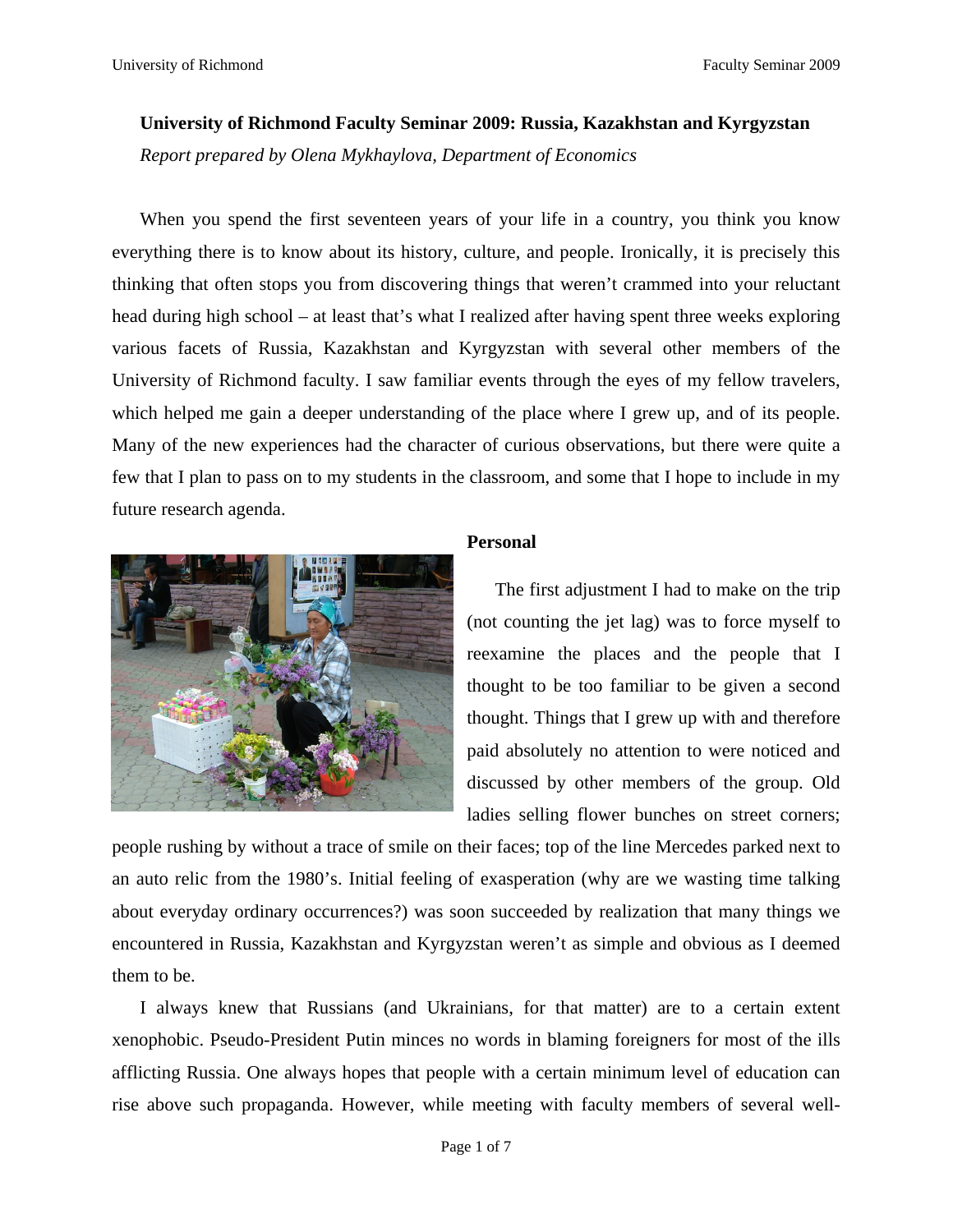known St. Petersburg universities our group had discovered that even academics are not immune from fear and distrust of foreigners.

During our visit of Smolny College (the first liberal arts college in Russia, located in St. Petersburg), one of the professors mentioned the "Dumbledore Army" standoff between students and faculty of the sociology department in the Moscow State University. The university officials banned foreign sources for student research, arguing that Western agents are trying to sabotage the development of the Russian identity by spreading dangerous views of the domestic government. The outcome of the standoff for the students was less successful that in the fifth Harry Potter book: they were all dismissed from the university under various bureaucratic pretences, a tactic perfected by the country in the recent decades.

A much less tragic yet just as telling incident took place during an informal chat with my colleague from St. Petersburg State University's Economics Department over dinner. Most macroeconomists around the world point to the bursting of the U.S. housing bubble for the 2008 financial crisis. While a certain portion of the blame does lie with irresponsible consumers and predatory lending institutions, the deeper cause of the bubble lies in the large capital inflows into the U.S. from many emerging markets around the world (for example, oil producers put a large part of their windfall revenues into U.S. bonds, which are considered the safest form of investment). In fact, according to basic international finance theory, any country that is exports more than it imports must necessarily finance foreign expenditure. I casually remarked to my colleague that Russia (whose exports have been exceeding its imports for the last several years) has to a certain extent contributed to the financial mess now engulfing the global financial markets by channeling a large part its trade revenues into U.S. banks. He found this view of the matters very unusual and rather displeasing; it took a few minutes of throwing professional terms over the heads of other dinner guests for us to agree that my point was valid. I was surprised that he never considered the effects of Russia's trade policy beyond his country's borders. What's true in physics is also true in economics: for every action there must be an equal and opposite reaction. I don't want to make generalizations about national attitudes based on this individual encounter – my colleague was fresh out of graduate school, just like me – but I do wonder if the Russian propaganda machine is more effective then I hoped.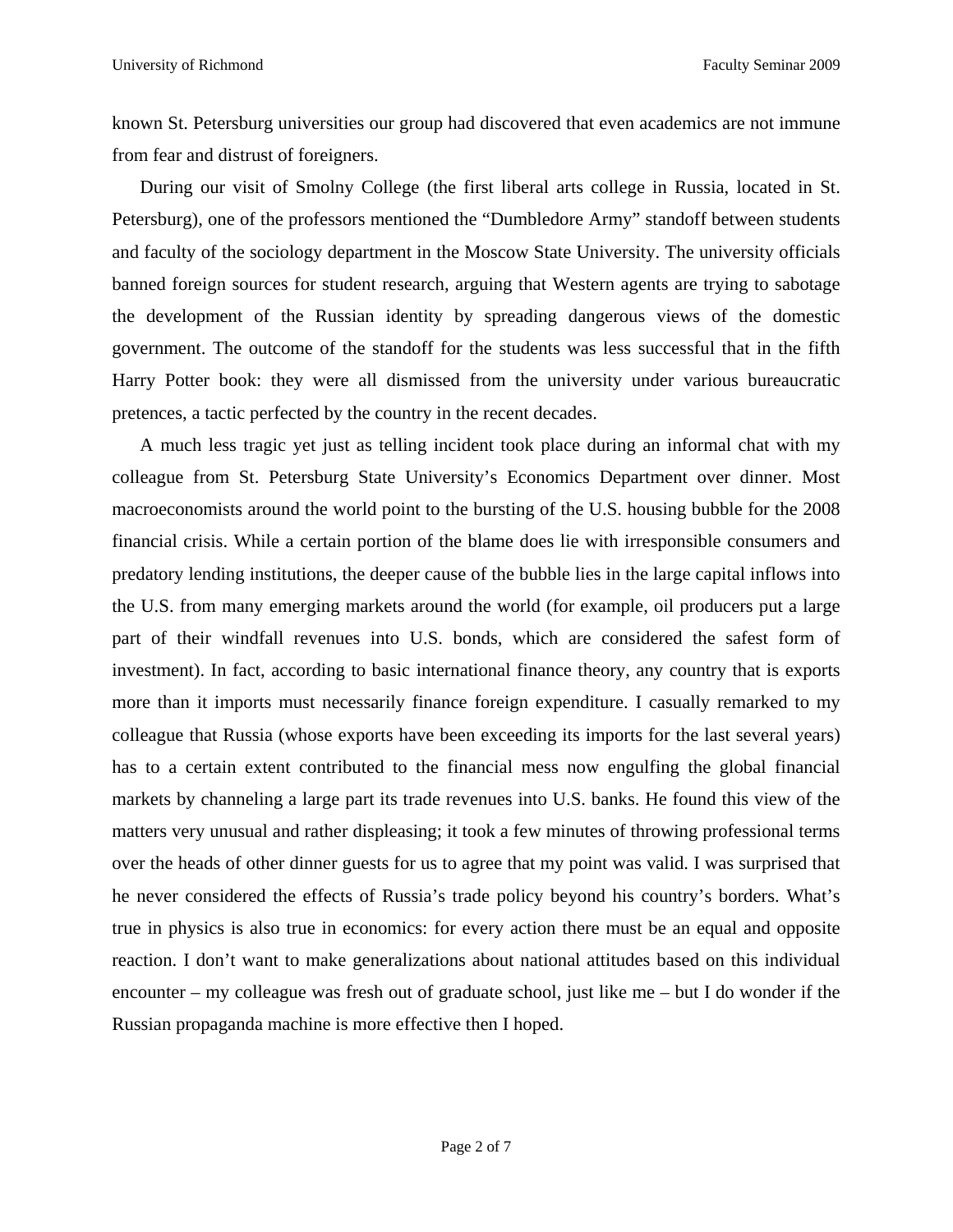## **Teaching**

In my Macroeconomic Theory class, I always give a lecture on international development issues right after presenting the theories of economic growth. I ask my students to identify economic prerequisites for sustainable growth of a third-world country. We all agree that focusing on infrastructure, corruption and labor force education should, generally speaking, get the job done. However, I never realized how incredibly complicated it is for governments to design and implement practical policies that can produce measurable impact on a country's economy. This complexity was illustrated on the last leg of our trip.

Kyrgyzstan is an ex-Soviet republic located in the area between three great empires that date back centuries if not millennia: Russia, China and Persia (Iran). The vast steppes of modern Kyrgyzstan, poor in natural resources, were home to nomadic tribes of horsemen that didn't stay in any one area long enough to give rise to cultural centers. After 1919, the country relied on exports to the rest of the Soviet Union of manufactured goods themselves produced with the subsidies coming from Moscow. After the collapse of USSR, Kyrgyzstan found itself illequipped to handle independence and implement policies to encourage economic growth.



So where does one start? I thought educational reform might do the trick, until we visited a school located in a small village half-an-hour outside of Bishkek. The feeling of hopelessness permeates the place. While younger children seem excited about discovering the world around them, older students become cynical about the usefulness of, for example, biology, in their future lives, which

(judging from their parents) will revolve around small-scale retail in the capital. Teachers are generally severely underpaid, and therefore many of them aren't invested in their students' success. Children do not receive any encouragement at home; in fact, families often ask teenage boys to work the fields rather than attend school. The situation gets worse in most postsecondary institutions. One of the students seemed surprised to hear that grades cannot be purchased in the U.S. like they commonly are in Kyrgyzstan.

Since supply-side politics don't seem to be working, perhaps stimulating demand for education workers can offer incentives for students to study. However, foreigners aren't flocking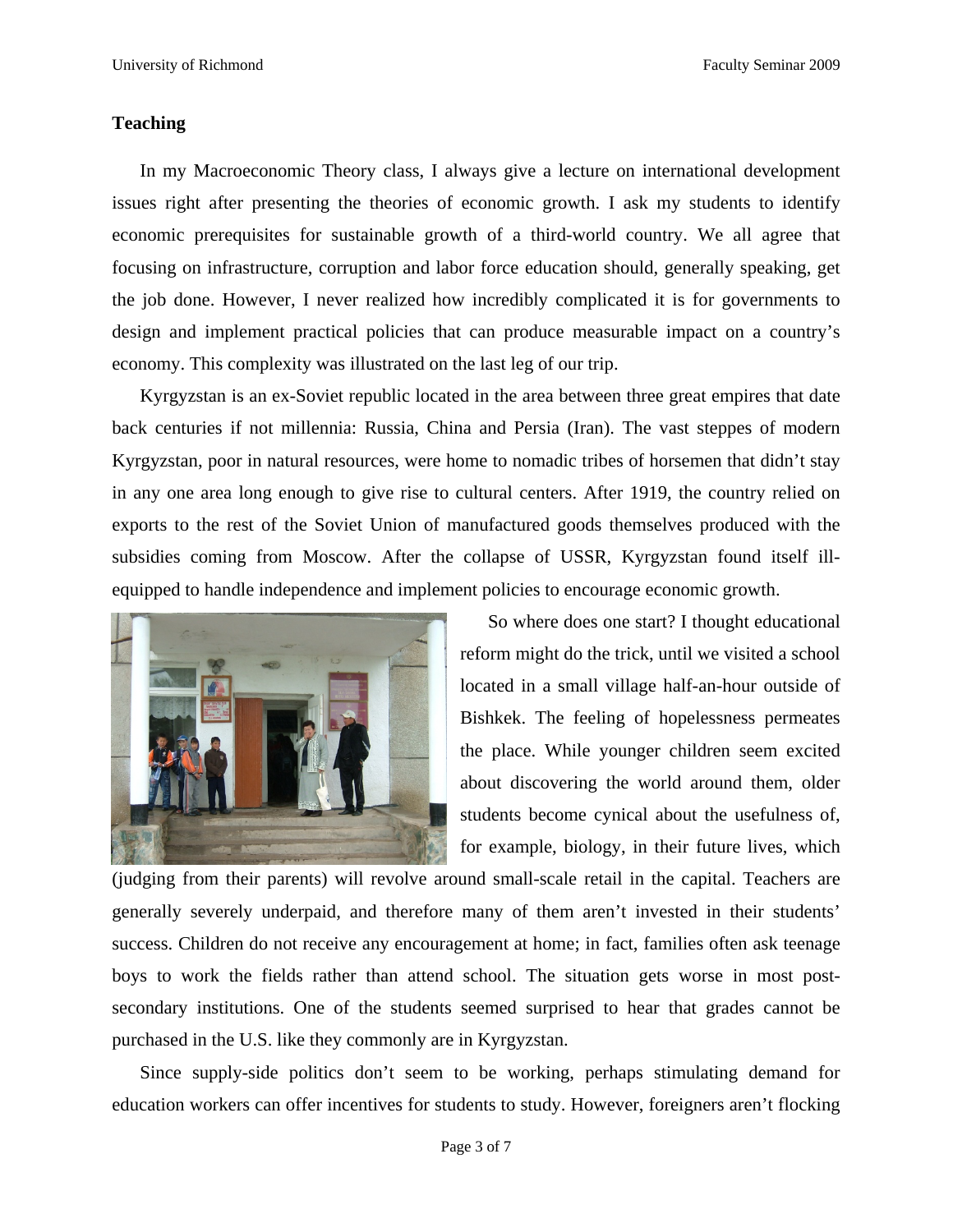to Kyrgyzstan; widespread corruption makes for a very unattractive business environment. Even if this were not an issue, Kyrgyzstan doesn't have much to offer to foreign investors: geographically, it is too far removed from large consumer markets to act as a manufacturing and export hub. It doesn't have too many natural resources (and the government apparently had already mishandled foreign interest in its gold mining industry by first giving overseas investors too much leeway and then coming down on them too hard for abuse of the country's resources). The only promising venture, the tourist industry on the northern banks of Lake Issyk-Kul, may soon fail unless the government cleans up nuclear waste sites that pose the risk of radioactive leaks into the lake's southern part<sup>[1](#page-3-0)</sup>. Plus, über-competitive China right across the border deflects investment that otherwise might have gone to Kyrgyzstan.

Our group was fortunate to have dinner with Tatiana Gfoeller, ambassador of the U.S. to Kyrgyzstan. According to her, the most promising route to economic growth and development lies in a political union of the country with either the United States, Russia or Kazakhstan (in order of local preference). Without access to foreign subsidies and goods markets, Kyrgyzstan is likely to continue stagnating and falling behind its neighbors.

There are (unfortunately) plenty of examples of failed states around the globe. While I hope that Kyrgyzstan, with its friendly and hospitable people and its beautiful steppes and mountains, will not become one of them, I now fully appreciate the political and economic challenge of turning around a stagnating country by designing a package of reforms that simultaneously target internal and external markets, education and manufacturing, culture and finance. The most immediate and easy thing to do is to convey this to my students who are (or may become) interested in international development and politics.

Another idea borne of my experience in Kyrgyzstan is to create a course on the challenges faced by developing countries from the perspective of not just economics, but also corporate governance, civil society, laws and institutions, and education, to name just a few. Such a course, grounded in the example of Kyrgyzstan, could teach many general policy concepts applicable to other countries around the world.

During the preparatory meetings prior to the trip itself, all faculty participants were asked to prepare a brief presentation about either (or all) of the three countries visited from the perspective of their research areas. Before the presentations, I approached the process of a

<span id="page-3-0"></span> $^1$  As mentioned in the presentation on ecological problems of Kazakhstan at the Kyrgyz National University.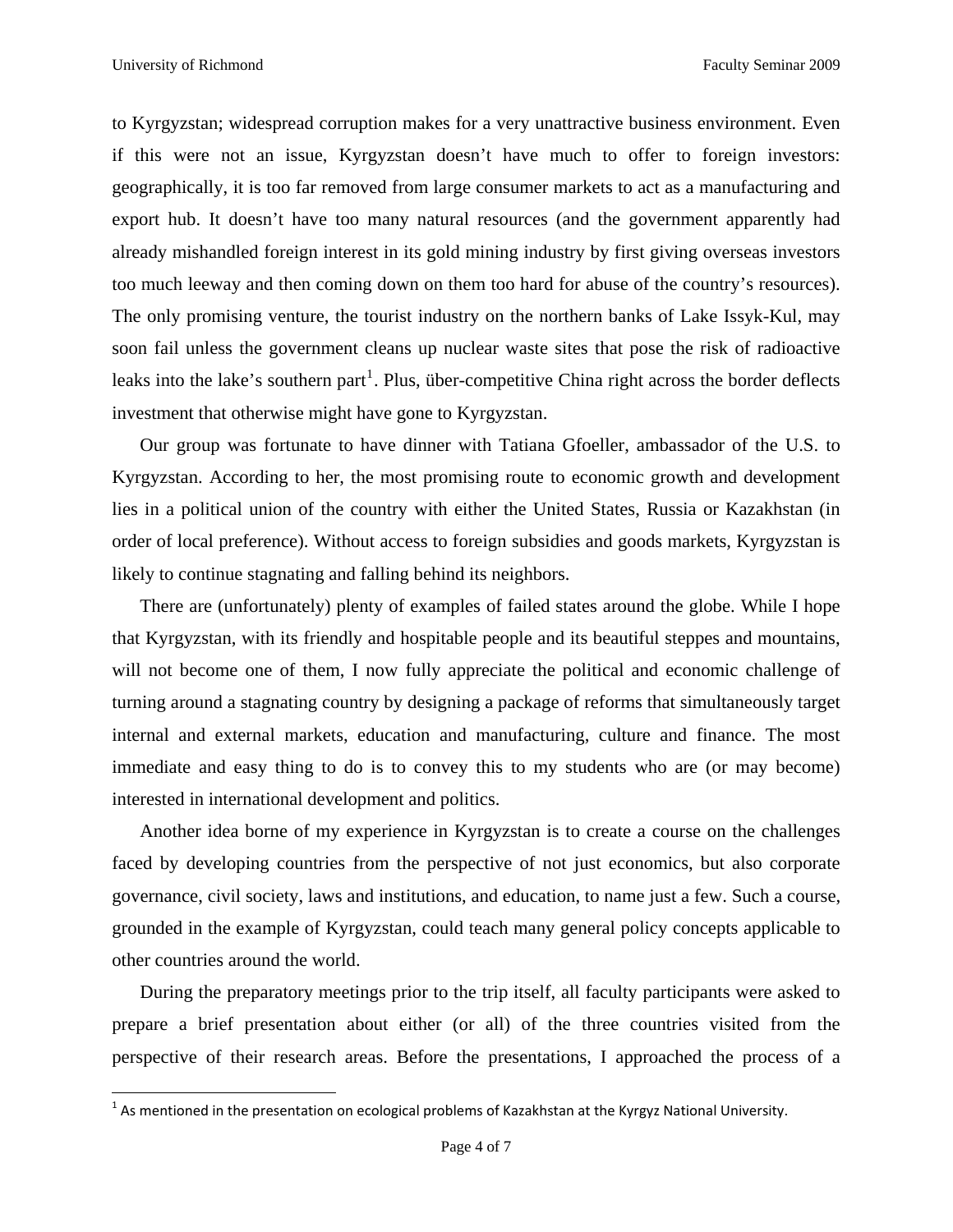country's development from a purely economic perspective: a country must provide infrastructure, build schools and hospitals, and create a banking system to channel money from savers to investors to promote industrial growth. The presentations reminded me, for example, that in order for local companies to trade with foreigners, their accounting systems must be brought into compliance with international standards;

With this in mind, the above-mentioned course on developing countries could feature an interdisciplinary team of professors, each spending a week or two on a certain sector of a country. This could help students put together the lessons of various classes that they are exposed to during their college years and explore the interdependencies between economics, biology, political science, history, and so on.

### **Research**

When an emerging economy is deemed ready to join trade and finance networks of the developed world, it becomes subjected to an inflow of foreign capital, as global investors jump on the opportunities to make money in various sectors of the developing country. Think about the over-development of the Spanish coastline or the rapid growth of Ireland once the two countries joined the European Union. My research addresses the question of the proper management of these capital inflows by the government to prevent economic overheating and asset bubbles. Without doing too much background data mining, I dismissed central-Asian countries as not developed enough to be afflicted by speculative flows in the Western hemisphere. I was proven wrong.

Downtown Almaty is a beautiful illustration of the risks of short-term foreign borrowing used for real estate speculation. Against the backdrop of snow-covered Tian Shan range you can see construction cranes hibernating over half-finished apartment buildings that at one point promised unrivaled views of the mountains for an unreasonable amount of money. The oil boom of



2008 had sent a flood of petrodollars into Kazakhstan, a large part of which had fueled a housing bubble similar to that of the U.S. The collapse in commodity prices in 2009, combined with financial crisis that hit western economies and forced foreign banks to stop lending to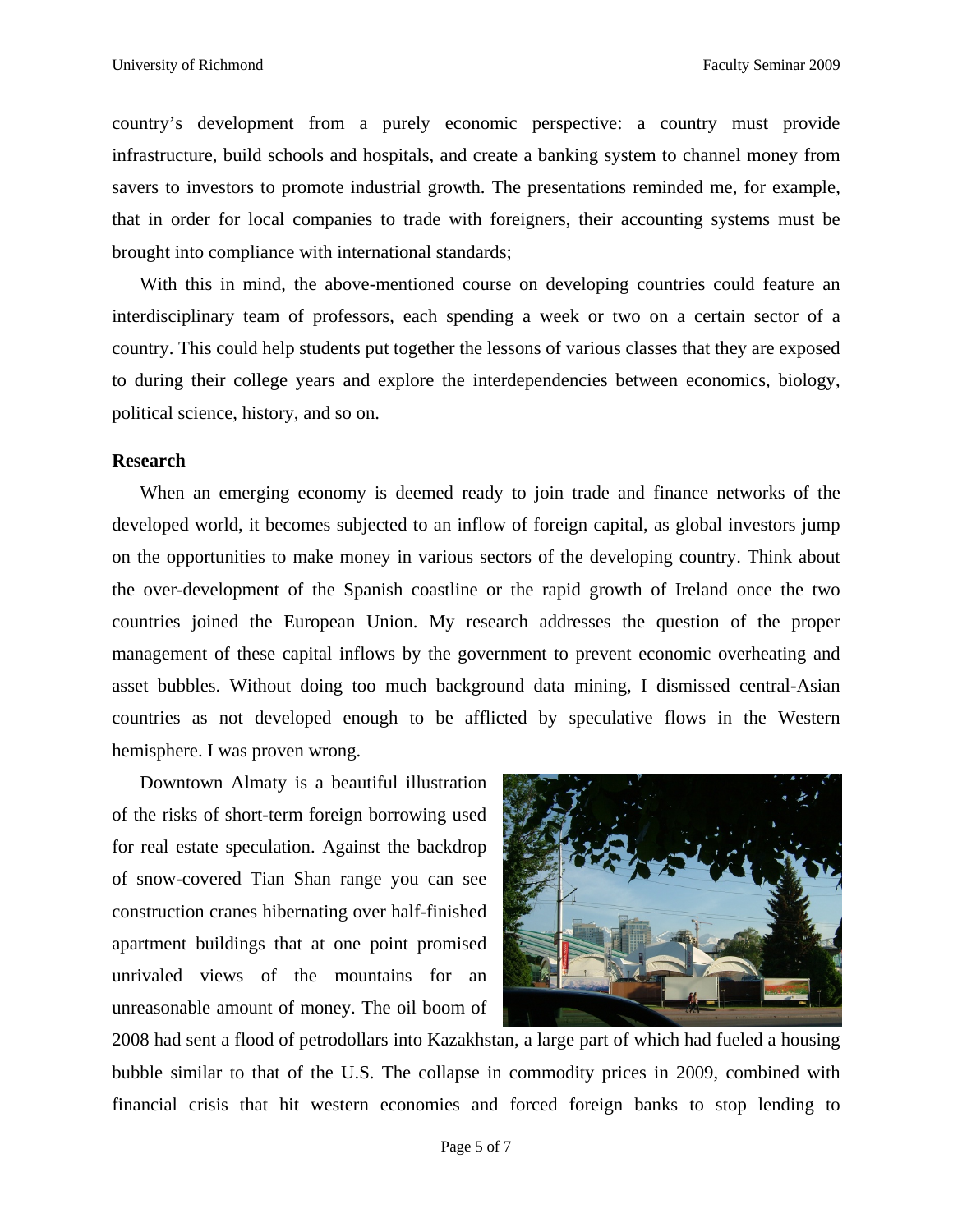Kazakhstan, exposed the shallowness of the country's economic and financial system. Without foreign financing or oil exports, the country lost its engine of (obviously unsustainable) growth. Part of the blame lies with the government, which failed during the boom to channel money into projects that lead to long-term growth: research, infrastructure, human resource development. More interesting to me, however, is the (lack of) action on the part of the central bank, which failed to stabilize housing prices during their rapid growth in the early 2000s.

Similar bubbles happened in Russia and Ukraine (well, in Moscow, St. Petersburg and Kyiv, at least). One of my friends, who worked for an investment bank during the build-up and the subsequent collapse of the asset bubbles, half-jokingly told me that people knew something was wrong when a one-bedroom apartment in a Khrushchev-style building in the outskirts of Moscow commanded the same price as a ocean-front villa in California, compete with an outdoor pool and a two-car garage.

Given the worldwide drop in the real estate prices, many central banks are now rethinking their hands-off approach to asset bubbles. I hope that by including the data on Russian and Kazakh capital flows and housing prices, I will be able to expand my model not only to developed but also to developing countries and study the interactions between foreign capital flows, central banks and real estate market for several levels of economic development and of the depths of financial institutions.

#### **To sum up…**

There certainly were many other fascinating experiences during this year's faculty seminar: the amazing cuisine (and very slow service) of Russia and Central Asia – I even got a chance to try camel milk; a meeting with a Russian entrepreneur who survived the turbulent 1990's by offering insurance on other people's loans – basically, credit default swaps that brought Wall Street to its knees a few months ago; and a very pompous reception of our group at the Kyrgyz State University, complete with long tables, name tags and a student serenading us to the music of one Enrique Iglesias's popular songs. But to me the best part of the trip was to consider all these events from the very different perspectives of my fellow faculty members. Being an economist, I tend to approach and analyze things in a certain set fashion of my field. It was very refreshing to realize that an English professor, for example, can be in the same room with me during a lecture and take away from it things that I missed or subconsciously filtered out. I didn't really understand the push for more interdisciplinary approach to education at the UofR until I